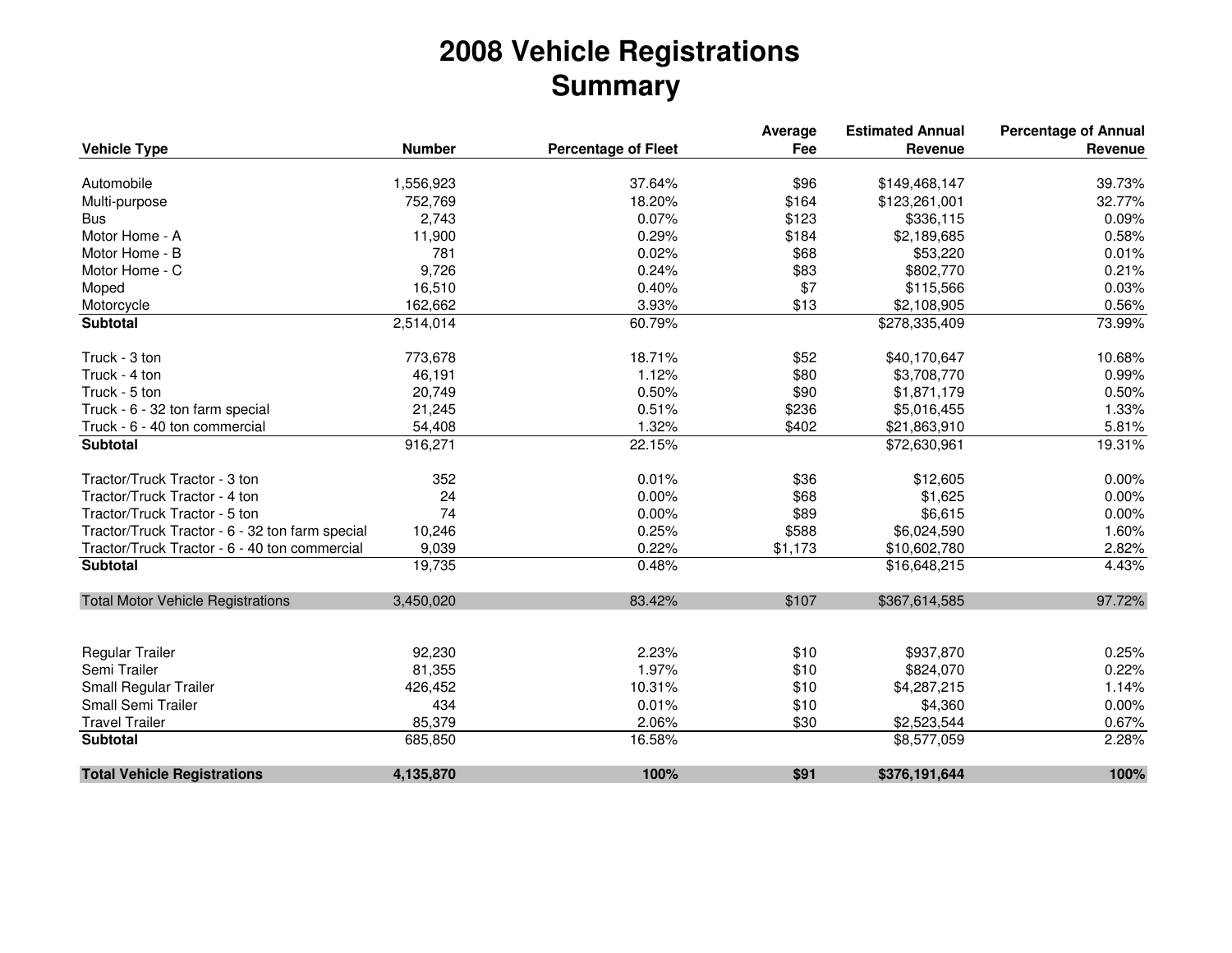## **2008 Vehicle RegistrationsBy County**

|                          |                |                 |            | <b>Motor</b> | <b>Motor</b>    | <b>Motor</b> |            |                                   |                        |              | <b>Small Regular</b> | <b>Small Semi</b>              |                                       |            |                | Grand            |
|--------------------------|----------------|-----------------|------------|--------------|-----------------|--------------|------------|-----------------------------------|------------------------|--------------|----------------------|--------------------------------|---------------------------------------|------------|----------------|------------------|
| <b>County</b>            | Automobile Bus |                 | Moped      | Home - A     | Home - B        |              |            | Home - C Motorcycle Multi-purpose | <b>Regular Trailer</b> | Semi Trailer | <b>Trailer</b>       | <b>Trailer</b>                 | <b>Truck Tractor   Travel Trailer</b> |            | <b>Truck</b>   | <b>Total</b>     |
| <b>Adair</b>             | 4,137          | $\vert$         | 46         | 42           | 4               | 31           | 389        | 1.817                             | 460                    | 685          | 1,233                | 3                              | 144                                   | 323        | 4.248          | 13,566           |
| <b>Adams</b>             | 2,219          | 5 <sup>5</sup>  | 43         | 27           | 3               | 27           | 320        | 1,034                             | 398                    | 269          | 714                  | 1                              | 80                                    | 247        | 2,471          | 7,858            |
| Allamakee                | 7,368          | 8               | 97         | 50           | 5 <sup>2</sup>  | 45           | 872        | 3,875                             | 549                    | 694          | 3,113                | $\mathbf{2}$                   | 73                                    | 486        | 6,207          | 23,444           |
| Appanoose                | 7,058          | 14              | 52         | 73           | 4               | 55           | 673        | 3,001                             | 678                    | 416          | 2,381                | 3                              | 67                                    | 509        | 5,841          | 20,825           |
| <b>Audubon</b>           | 3,421          | $\overline{4}$  | 20         | 21           | 1               | 17           | 350        | 1,523                             | 338                    | 610          | 1,028                | $\vert$ 1                      | 183                                   | 277        | 3,094          | 10,888           |
| <b>Benton</b>            | 14,781         | 18              | 122        | 138          | 9               | 119          | 1,648      | 6,365                             | 1,082                  | 1,093        | 5,404                | 1                              | 244                                   | 1,071      | 10,599         | 42,694           |
| <b>Black Hawk</b>        | 64,605         | 141             | 501        | 429          | 32              | 359          | 5,824      | 29,566                            | 2,421                  | 1,385        | 16,592               | 5 <sup>1</sup>                 | 345                                   | 2,876      | 28,845         | 153,926          |
| <b>Boone</b>             | 14,072         | 26              | 219        | 171          | 10 <sup>1</sup> | 130          | 1,583      | 6,522                             | 1,163                  | 582          | 5,316                | 6                              | 179                                   | 1,017      | 9,462          | 40,458           |
| <b>Bremer</b>            | 12,294         | $\overline{4}$  | 236        | 103          | 7               | 68           | 1,454      | 6,026                             | 822                    | 725          | 5,167                | $\mathbf{1}$                   | 184                                   | 956        | 8,478          | 36,525           |
| Buchanan                 | 10,830         | $\overline{11}$ | 110        | 109          | 6               | 80           | 1,150      | 4,579                             | 836                    | 800          | 4,317                | $\overline{2}$                 | 233                                   | 924        | 7,893          | 31,880           |
| <b>Buena Vista</b>       | 9,483          | 21              | 95         | 55           | 6               | 47           | 905        | 5,193                             | 702                    | 870          | 3,260                | $\overline{2}$                 | 239                                   | 542        | 6,730          | 28,150           |
| <b>Butler</b>            | 8,395          | 9               | 108        | 66           | 9               | 69           | 1,112      | 4,050                             | 740                    | 602          | 3,872                | $\overline{c}$                 | 216                                   | 753        | 6,767          | 26,770           |
| Calhoun                  | 5,962          | 5               | 110        | 52           | 3               | 47           | 787        | 2,341                             | 398                    | 814          | 2,180                | $\overline{4}$                 | 301                                   | 448        | 4,502          | 17,954           |
| Carroll                  | 10,572         | 16              | 223        | 66           | 1               | 54           | 929        | 5,523                             | 734                    | 1,742        | 2,993                | 3                              | 367                                   | 718        | 8,170          | 32,11'           |
| Cass                     | 7,366          | 19              | 134        | 65           | 41              | 39           | 860        | 3,594                             | 595                    | 866          | 2,155                | 8                              | 165                                   | 580        | 6,313          | 22,763           |
| Cedar                    | 10,219         | 33              | 104        | 101          | $\vert 4 \vert$ | 77           | 1,184      | 4,433                             | 819                    | 1,028        | 3,725                | $\mathbf{2}$                   | 185                                   | 678        | 7,616          | 30,208           |
| <b>Cerro Gordo</b>       | 23,895         | 28              | 487        | 200          | 14              | 154          | 2,704      | 11,861                            | 1,446                  | 1,026        | 7,058                | $\overline{4}$                 | 300                                   | 1,406      | 12,418         | 63,001           |
| <b>Cherokee</b>          | 6,799          | 6               | 178        | 57           | 5 <sup>1</sup>  | 47           | 822        | 3,041                             | 683                    | 800          | 2,334                |                                | 166                                   | 518        | 5,237          | 20,697           |
| Chickasaw                | 7,327          | 8               | 104        | 52           | $\overline{4}$  | 52           | 877        | 3,357                             | 700                    | 1,433        | 3,002                |                                | 212                                   | 542        | 5,677          | 23,348           |
| Clarke                   | 4,966          | 5               | 16         | 22           | $\overline{c}$  | 36           | 458        | 2,083                             | 400                    | 492          | 1,385                | 5                              | 59                                    | 363        | 4,052          | 14,344           |
| Clay                     | 9,107          | 18              | 132        | 85           | 13              | 71           | 1,212      | 4,866                             | 642                    | 904          | 3,736                | 5                              | 282                                   | 648        | 6,496          | 28,217           |
| Clayton                  | 9,729          | 16              | 132        | 68           | $\overline{7}$  | 49           | 1,242      | 4,379                             | 758                    | 1,163        | 3,988                | 8                              | 153                                   | 627        | 8,026          | 30,345           |
| <b>Clinton</b>           | 25,718         | 27              | 274        | 216          | 18              | 194          | 3,013      | 11,441                            | 1,300                  | 1,442        | 8,319                | 6                              | 281                                   | 1,497      | 15,470         | 69,216           |
| Crawford                 | 8,380          | 16              | 145        | 57           |                 | 52           | 884        | 4,403                             | 724                    | 955          | 2,454                | $\overline{7}$                 | 227                                   | 600        | 7,060          | 25,965           |
| <b>Dallas</b>            | 29,254         | 37              | 217        | 219          | 17              | 194          | 2,657      | 17,501                            | 1,583                  | 791          | 6,895                | 12                             | 228                                   | 1,265      | 13,724         | 74,594           |
| <b>Davis</b>             | 3,871          | $\overline{7}$  | 46         | 45           | $\overline{2}$  | 27           | 391        | 1,802                             | 487                    | 531          | 1,510                | $\overline{2}$                 | 57                                    | 351        | 4,132          | 13,261           |
| <b>Decatur</b>           | 3,847          | 11              | 31         | 31           | 3               | 21           | 412        | 1,670                             | 300                    | 597          | 1,229                | $\overline{7}$                 | 60                                    | 318        | 3,695          | 12,232           |
| <b>Delaware</b>          | 9,916          | $\overline{c}$  | 127        | 96           | $\vert$         | 59           | 1,106      | 4,278                             | 881                    | 829          | 3,314                | $\overline{7}$                 | 148                                   | 629        | 7,651          | 29,047           |
| <b>Des Moines</b>        | 20,842         | 38              | 137        | 173          | 11              | 142          | 2,473      | 9,816                             | 977                    | 854          | 7,199                | 5                              | 174                                   | 846        | 12,903         | 56,590           |
| <b>Dickinson</b>         | 9,229          | 16              | 179        | 114          | 7               | 70           | 1,245      | 5,851                             | 954                    | 456          | 5,704                | 5 <sub>5</sub>                 | 191                                   | 605        | 6,201          | 30,827           |
| <b>Dubuque</b>           | 46,616         | 39              | 335        | 285          | 18              | 216          | 4,274      | 22,319                            | 2,848                  | 1,106        | 10,252               | 39                             | 215                                   | 2,174      | 22,090         | 112,826          |
| <b>Emmet</b>             | 5,361          | 15              | 139        | 52           | 1               | 36           | 793        | 2,739                             | 489                    | 575          | 2,275                | 8 <sup>1</sup>                 | 176                                   | 419        | 4,115          | 17,193           |
| <b>Fayette</b>           | 10,975         | 11              | 145        | 96           | 8               | 88           | 1,144      | 5,083                             | 798                    | 1,038        | 3,926                | $\overline{c}$                 | 204                                   | 835        | 8,096          | 32,449           |
| <b>Floyd</b>             | 9,039          | 11              | 145        | 90           | 2               | 75           | 1,256      | 4,079                             | 959                    | 452          | 3,436                | $\mathbf{1}$                   | 198                                   | 766        | 6,245          | 26,754           |
| Franklin                 | 5,411          | 9               | 106        | 41           | $\overline{3}$  | 45           | 695        | 2,857                             | 646                    | 527          | 2,061                | $\overline{2}$                 | 213                                   | 450        | 4,670          | 17,736           |
| Fremon <sup>.</sup>      | 4,355          | 8 <sup>1</sup>  | 18         | 40           |                 | 18           | 484        | 1,948                             | 531                    | 324          | 1,610                | $\mathbf{1}$                   | 153                                   | 289        | 4,072          | 13,851           |
| Greene                   | 5,392          | 14<br>26        | 119<br>147 | 79<br>53     | 3<br>4          | 46<br>52     | 657        | 2,294                             | 492<br>725             | 684          | 1,876                | $\overline{4}$<br>$\mathbf{1}$ | 259                                   | 415<br>548 | 4,399          | 16,733           |
| <b>Grundy</b>            | 6,565<br>6,079 | 12              | 55         | 98           |                 | 54           | 757<br>733 | 3,290<br>3,041                    | 676                    | 638<br>593   | 2,664<br>2,792       | $\mathbf{1}$                   | 290<br>164                            | 585        | 5,336<br>5,278 | 21,096<br>20,161 |
| Guthrie<br>Hamilton      | 8,563          | $\overline{7}$  | 143        | 74           | 4               | 76           | 939        | 4,122                             | 648                    | 868          | 3,184                | $\overline{2}$                 | 277                                   | 696        | 6,242          | 25,845           |
|                          | 6,537          | 9               | 217        | 77           | $\overline{c}$  | 56           | 974        | 2,957                             | 485                    | 638          | 2,614                |                                | 219                                   | 515        | 4,802          | 20,102           |
| Hancock<br><b>Hardin</b> | 9,165          | 23              | 198        | 82           | 4               | 84           | 1,105      | 4,484                             | 665                    | 997          | 3,377                | 12                             | 290                                   | 738        | 7,381          | 28,605           |
| Harrison                 | 8,769          | $\overline{7}$  | 77         | 94           | 5               | 78           | 976        | 3,715                             | 632                    | 639          | 3,141                |                                | 129                                   | 751        | 7,230          | 26,243           |
| Henry                    | 9,804          | 29              | 133        | 91           | 3               | 69           | 1,228      | 4,611                             | 607                    | 689          | 3,159                |                                | 85                                    | 621        | 7,405          | 28,535           |
| Howard                   | 5,445          | $\overline{1}$  | 109        | 46           | $\overline{c}$  | 35           | 689        | 2,761                             | 552                    | 607          | 1,954                | 3                              | 140                                   | 440        | 4,306          | 17,090           |
| lumboldt                 | 5,276          | $\overline{4}$  | 105        | 38           |                 | 58           | 953        | 2,651                             | 463                    | 624          | 2,240                | $\overline{c}$                 | 188                                   | 357        | 4,266          | 17,225           |
| Ida                      | 3,969          | 5               | 78         | 19           |                 | 22           | 484        | 1,985                             | 384                    | 660          | 1,489                |                                | 163                                   | 325        | 3,463          | 13,048           |
| lowa                     | 9,060          | 39              | 143        | 78           | 5               | 67           | 954        | 4,101                             | 727                    | 665          | 2,806                | 3                              | 156                                   | 613        | 7,086          | 26,503           |
| <b>Jackson</b>           | 11,170         | 11              | 75         | 85           | 5               | 73           | 1,312      | 4,888                             | 813                    | 1,010        | 3,948                |                                | 99                                    | 724        | 8,243          | 32,460           |
| Jasper                   | 19,169         | 16              | 210        | 184          | 10              | 154          | 2,481      | 8,866                             | 1,164                  | 1,340        | 5,814                | 5                              | 295                                   | 1,523      | 12,458         | 53,689           |
| <b>Jefferson</b>         | 8,656          | 17              | 120        | 77           | 12              | 55           | 931        | 3,951                             | 508                    | 489          | 2,336                | 5                              | 87                                    | 435        | 5,149          | 22,828           |
| Johnson                  | 58,184         | 101             | 624        | 307          | 26              | 230          | 5,103      | 25,966                            | 1,947                  | 1,358        | 9,460                | 10 <sup>1</sup>                | 234                                   | 1,406      | 19,952         | 124,908          |
| Jones                    | 10,802         | 17              | 139        | 98           | 5 <sup>2</sup>  | 98           | 1,201      | 4,783                             | 818                    | 732          | 3,829                | $\vert$ 2                      | 100                                   | 695        | 7,699          | 31,018           |
| <b>Keokuk</b>            | 5,781          | 16              | 67         | 58           | $\overline{2}$  | 47           | 674        | 2,601                             | 394                    | 838          | 1,934                | $\overline{7}$                 | 213                                   | 523        | 5,402          | 18,557           |
| Kossuth                  | 8,825          | 55              | 217        | 77           | 6               | 57           | 1,260      | 4,324                             | 782                    | 1,163        | 3,792                | $\overline{c}$                 | 471                                   | 683        | 7,181          | 28,895           |
| <u>Lee</u>               | 18,909         | 27              | 132        | 174          | 7 <sup>1</sup>  | 123          | 2,196      | 8,318                             | 1,219                  | 913          | 5,920                | 5 <sup>1</sup>                 | 120                                   | 796        | 13,672         | 52,531           |
|                          |                |                 |            |              |                 |              |            |                                   |                        |              |                      |                                |                                       |            |                |                  |